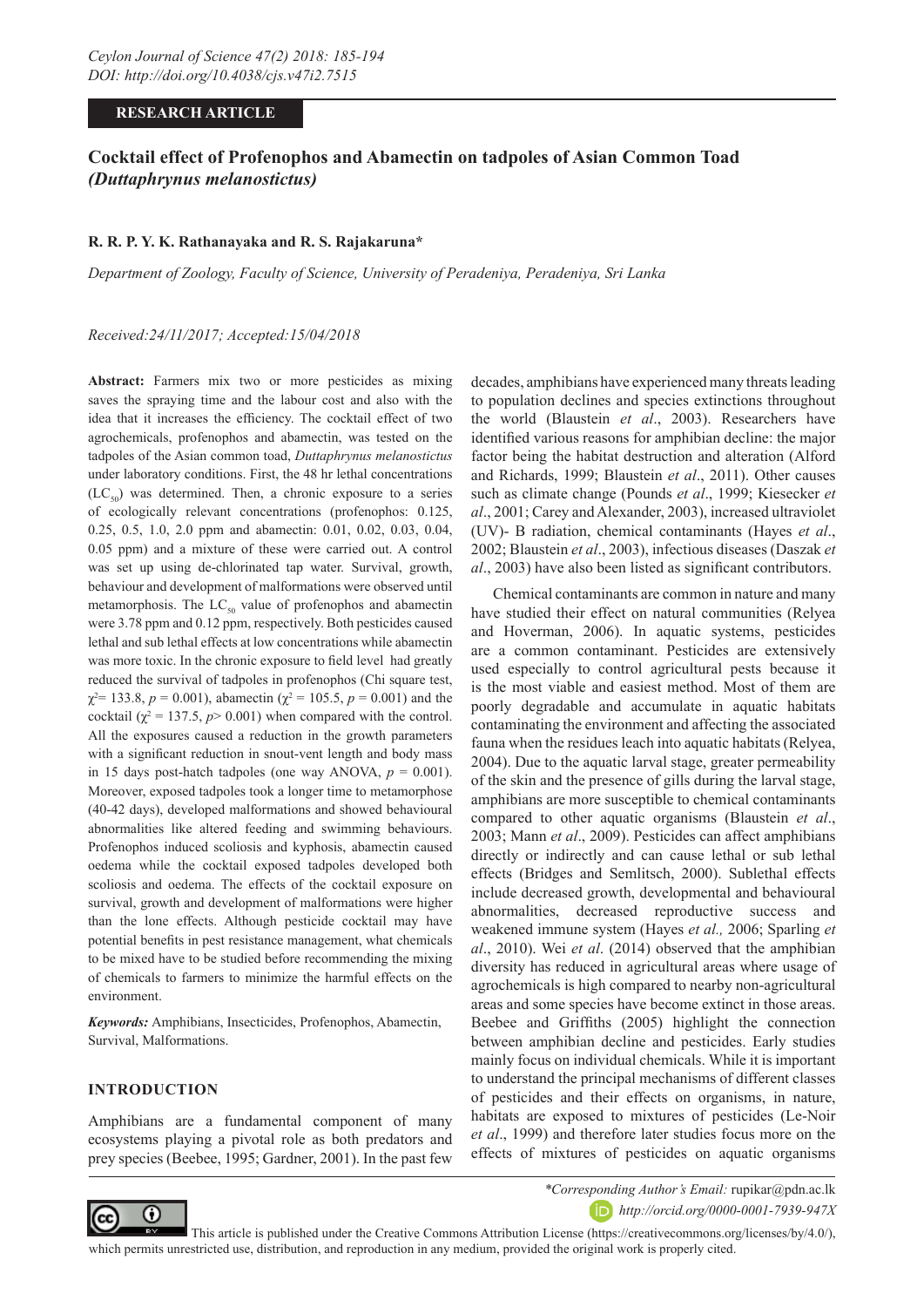including amphibians (Hayes *et al*., 2006; Relyea and Jones, 2009). Since many adult amphibians are insectivorous, they experience bioaccumulation of pesticides in their bodies (Fagotti *et al*., 2005; Smalling *et al*., 2015). Some studies point out that mixtures of pesticides with different modes of actions do not enhance the effects on anurans in mesocosms (Boone and Bridges, 1999). Others report that mixtures with different modes of actions enhance the effects on anurans than the corresponding pesticides alone (Hayes *et al*., 2006; Relyea and Jones, 2009).

Despite the use of toxic pesticides becoming more widespread, they remaining poorly regulated and are commonly misused especially in developing countries where working conditions are often poor and the educational level of the farmer population is low. Misuse of pesticide is common among farmers in Sri Lanka too (Jeyratnam, 1985; Jeganathan and Rajakaruna, 2014). Jeyaratnam in 1985 pointed out that although farmers in Sri Lanka have knowledge about simple precautionary measures necessary to prevent the hazards arising from pesticide usage; they are unable to put this knowledge into practice. Farmers mix two or more pesticides before application as mixing saves the spraying time and the labour cost and also, they believe that mixing different types of pesticides increased the efficiency of pesticide solution and so ensure effective control of the target pest (Jeganathan and Rajakaruna, 2014). Although, there are no specific instructions on the pesticide label, studies show that some pesticides have reduced efficacy when mixed with other chemicals (Sibanda *et al*., 2000). At the same time, some studies show that mixtures of pesticides help to restore the resistance of previously widely used chemicals to which high resistance has been developed by the pests showing that toxicities of the resistant chemical are enhanced by using a combination (Ahamed *et al*., 2009; Abbas *et al*., 2013). The present study determined lone and combined effect of two common agrochemicals: profenophos and abamectin on the Asian common toad, *Duttaphrynus melanostictus* under laboratory conditions.

#### **MATERIALS AND METHODS**

#### **Test animal**

The Asian common toad *Duttaphrynus melanostictus*  (Anura: Bufonidae) is a widely distributed species across Asia. In Sri Lanka, it is found all over the country and occurs up to elevations of about 1700 m (Manamendra– Arachchi and Pethiyagoda, 2006). It is more abundant in human altered habitats such as agricultural landscapes and urban settings (Bandara *et al.,* 2012). *Duttaphrynus melanostictus* is distinguished from all the other Sri Lankan *Duttaphrynus* species because of the absence of parietal ridges and the presence of two longitudinal rows of large warts which distributed all length of inter parotid area. Snout-vent length of mature males is 50.3-90.0 mm and of gravid females it is 70.0-95.0 mm (Manamendra-Arachchi and Pethiyagoda, 2006). Asian common toad is listed as a "Least Concern (LC)" species in the Red list of the World Conservation Union (IUCN, 2012).

Egg strands of *D. melanostictus* were collected from two locations, a pond near Science Education Resource Centre, in the Peradeniya University Park  $(7^0 15' N$  and  $80^0$  $35'$  E) and a home garden pond in Pilimathalawa ( $7^{\circ}$  16' N and 80<sup>0</sup> 34' E) in Kandy District in Sri Lanka. These egg strands were brought to the laboratory and were placed in a glass tank containing de-chlorinated tap water. Emergent tadpoles were initially fed with Anchor® milk powder by placing in a small container in tanks containing tadpoles. After about five days, they were given boiled lettuce.

#### **Test chemicals**

Profenophos (0-[4-bromo-2-chlorophenyl] 0-ethyl S-propylphosphorothioate) is an organophosphate insecticide. Sri Lankan farmers use it to control pests in crops like cabbage, chilli, tomato, mustard, paddy, etc. It is marketed under the trade names Baurcron®, Polycron® and Calcron®. Usually, the dilution is 20 mL/10 L of water. A dosage of  $640-800$  mL ha<sup>-1</sup> and  $640-800$  mL ha<sup>-1</sup> is recommended for early and late growth stages.

Abamectin is a mixture of avermectins containing  $>80\%$  avermectin B1a and  $<20\%$  avermectin B1b (Tisler *et al*., 2006). It is traded in market as Mightee®, Vertimac® and Mitsu®. In Sri Lanka, it is used to control pests in chilli, potato, beans, beet root, brinjal, cucumber, paddy, etc. It is highly effective against a broad spectrum of common pests in agriculture and used as an acaricide and insecticide. The dilution is usually 6 mg/10 L of water. A dose of 190-240 mL ha<sup>-1</sup> and 300-360 mL ha<sup>-1</sup> is recommended for early and late growth stages respectively.

Commercially, available abamectin (Abamectin 18 g/L EC) and profenophos (Profenophos 500 g/L EC) were used in the experiment. Profenophos and abamectin are common insecticides among those mixed and sprayed by the vegetable farmers (Jeganathan and Rajakaruna, 2014; Personal communication with farmers). First, the tadpoles of *D. melanostictus* were exposed to lethal concentrations of the two chemicals and the cocktail to determine the  $LC_{50}$ (concentration at which 50% of tadpoles die) and then to ecologically relevant field concentrations.

#### Acute exposure to determine LC<sub>50</sub> values

Five days post-hatch tadpoles (Gosner stage 25-26; Gosner, 1960) were exposed to a concentration series of the two pesticides to determine the  $LC_{50}$  for 48 hr. Commercially available form of two pesticides was dissolved in dechlorinated tap the water to obtain a dilution series of 2.5, 3.0, 3.5, 4.0, 4.5 and 5.0 ppm of profenophos and 0.08, 0.09, 0.10, 0.11, 0.12, and 0.13 ppm of abamectin, after a preliminary range finding exposure. Tadpoles from three egg clutches were used to determine  $LC_{50}$  (one clutch in the first trial and pooled eggs of two clutches in the second trial). Twenty tadpoles were selected randomly and placed in a glass tank (measuring  $15 \times 15 \times 25$  cm) containing 2 L of the test solution. Mortality at 48 hr after exposure was recorded.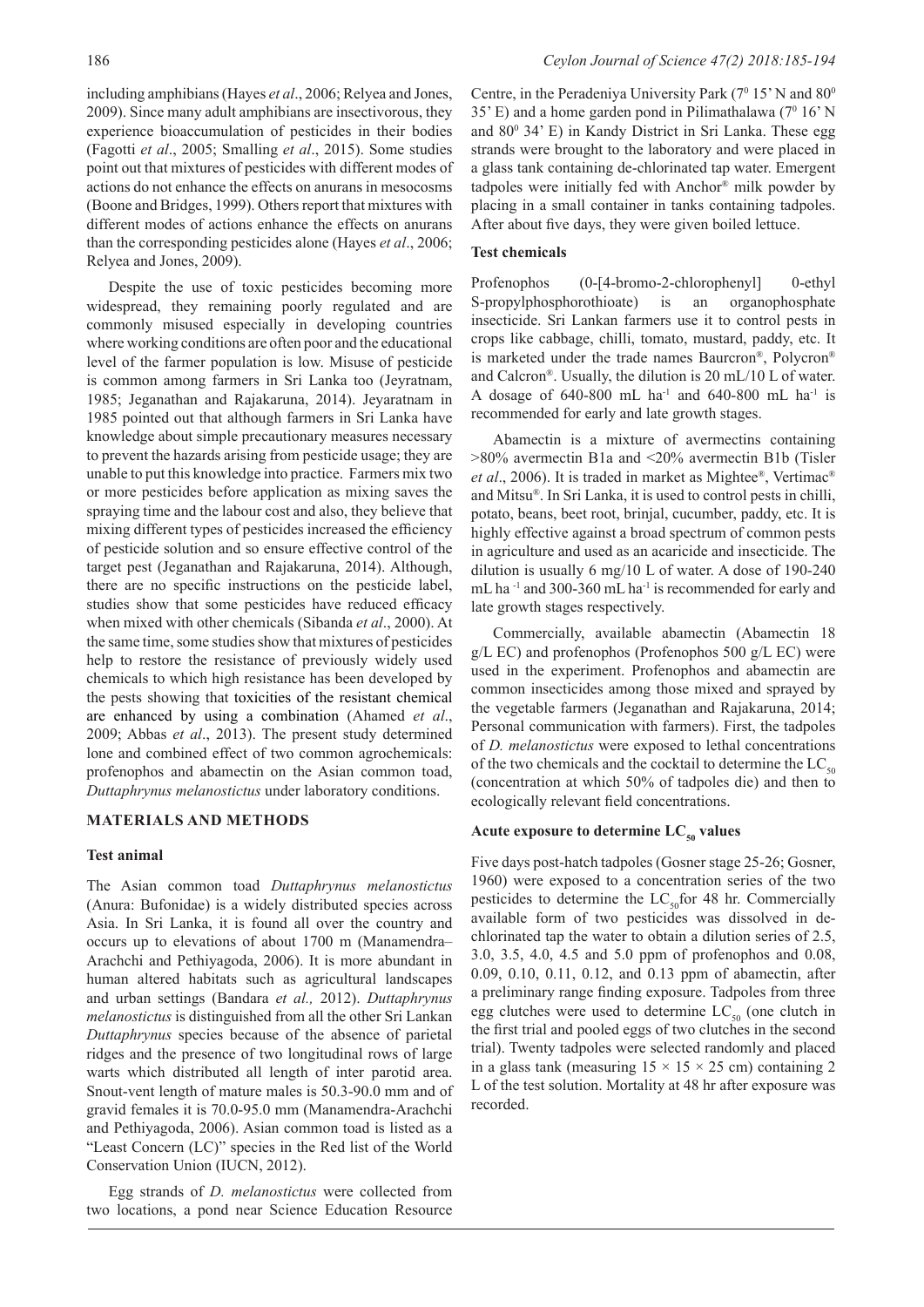|                | Table 1: Concentrations of the two insecticides used in the chronic exposure to five days post-hatch tadpoles of <i>Duttaphrynus</i> |  |  |  |  |  |  |  |  |
|----------------|--------------------------------------------------------------------------------------------------------------------------------------|--|--|--|--|--|--|--|--|
| melanostictus. |                                                                                                                                      |  |  |  |  |  |  |  |  |

| <b>Pesticide</b>                        | <b>Concentration Series (ppm)</b> |               |              |            |              |  |  |  |  |
|-----------------------------------------|-----------------------------------|---------------|--------------|------------|--------------|--|--|--|--|
| <b>Profenophos</b>                      | 0.125                             | 0.250         | 0.500        | 1.000      | 2.000        |  |  |  |  |
| <b>Abamectin</b>                        | 0.010                             | 0.020         | 0.030        | 0.040      | 0.050        |  |  |  |  |
| Cocktail<br>(Profenophos+<br>Abamectin) | $0.125 + 0.01$                    | $0.25 + 0.02$ | $0.5 + 0.03$ | $1.0+0.04$ | $2.0 + 0.05$ |  |  |  |  |

#### **Chronic exposure to pesticides until metamorphosis**

#### **RESULTS**

Five days post-hatch tadpoles were exposed to a series of ecologically relevant concentrations of the two pesticides and a mixture of it. Information about field concentrations of profenophos was obtained from the Pesticide Registrar's Office, Peradeniya, Sri Lanka. Since the information about field concentration of abamectin was not available it was estimated using available data. Concentration series of two pesticides were prepared as in Table 1.

Exposure was carried out using glass tanks (measuring  $15 \times 15 \times 25$  cm) containing 2 L of the respective solution. Twenty tadpoles (five days post-hatch tadpoles at Gosner stage 25-26) were put into each tank and they were exposed to relevant pesticide concentrations and raised until metamorphosis. A control was set up using de-chlorinated tap water. Tadpoles were initially fed with Anchor® milk powder followed by boiled lettuce. The medium in the tanks were renewed once a week until metamorphosis. The medium was maintained under room temperature and constant pH. The experiment was repeated twice with one egg clutch in the first trial and two pooled egg clutches in the second trial. Mortality of tadpoles was recorded daily. The snout-vent length and the body mass were recorded at 15 and 30 days after exposure and at metamorphosis. The snout-vent length was measured to the nearest 0.01 cm using an electronic Vernier caliper and the body mass was weighed to the nearest 0.001g using an analytical balance. Time required for the fore limb emergence of half the number of tadpoles (TE<sub>50</sub>) in each tank was recorded. Tadpoles and metamorphs were carefully examined for any malformations which if present were characterized using the "Field guide to malformations of frogs and toads" (Meteyer, 2000). Malformations observed in tadpoles and metamorphose were photographed and the behaviour of tadpoles was video graphed. Feeding and swimming behaviour of tadpoles exposed to pesticides were observes and it was compared with the tadpoles the control set up.

#### **Statistical analyses**

Results of acute and chronic exposure to pesticides were analyzed using MINITAB version 16.0. The  $LC_{50}$  values of the pesticides were calculated using Probit Analysis. Individual effect of concentration of pesticides on the survival of metamorphosed tadpoles was analysed using a chi square test. The effect of each pesticide on growth parameters (snout-vent length, body mass and  $TE_{50}$ ) was analyzed using a one way ANOVA.

# LC<sub>50</sub> values for acute exposure of pesticides

A total of 480 tadpoles were exposed to the two chemicals. The lethal concentrations  $(LC_{50})$  at 48 hrs for *D*. *melanostictus* for profenophos and abamectin were 3.78 ppm and 0.12 ppm, respectively.

#### **Exposure to pesticides at field concentrations**

#### *Survival of tadpoles*

The percentage survival of unexposed tadpoles at 15 days, 30 days post-hatch and at metamorphosis was 100.0%, 97.5% and 90.0%, respectively. Pesticide exposed tadpoles had a lower survival compared to the control (Table 2). Percentage survival decreased with increasing concentration of pesticides as well as with increasing exposure duration (Figure 1). There was a significant reduction in survival of *D. melanostictus* at metamorphosis with the increasing concentration of pesticides when compared to the control (Chi square test, profenophos,  $\chi^2$  = 133.8, *p* = 0.001; abamectin,  $\chi^2$  = 105.5, *p* = 0.001) with a more profound effect in the tadpoles exposed to the insecticide cocktail (cocktail,  $\chi^2 = 137.5$ ,  $p = 0.001$ ; Table 2). The mortality of tadpoles in the highest concentration of the two pesticides and the cocktail was 100%. Moreover there was a significant reduction in survival in the lone exposures compared with the cocktail (Chi square test, profenophos *vs* cocktail  $\chi^2 = 205.4$ ,  $p = 0.001$ ; abamectin vs cocktail,  $\chi^2 = 117.1$ ,  $p = 0.001$ ).

#### *Tadpole growth*

Tadpoles exposed to higher concentrations of pesticides were smaller in size with lower SVL and body mass. The mean SVL and body mass of 15 days post hatch tadpoles in the control was  $0.736 \pm 0.058$  cm and  $0.050 \pm 0.003$  g, respectively. There was a significant reduction in SVL of 15 days post-hatch tadpoles with increasing concentration of both pesticides and cocktail (one way ANOVA, profenophos,  $F_{5,213} = 254.3$ ,  $p < 0.001$ ; abamectin,  $F_{5,186}$ = 88.7,  $p = 0.001$ ; cocktail,  $F_{5, 151} = 114.8$ ,  $p = 0.001$ ). Moreover, a significant reduction in weight of 15 days posthatch tadpoles with increasing concentration of pesticides was also observed (one way ANOVA, profenophos,  $F_{5,213}$ )  $= 163.4, p = 0.001$ ; abamectin,  $F_{5,186} = 57.7, p = 0.001$ ; cocktail,  $F_{5,151} = 65.7$ ,  $p = 0.001$ ). Snout vent length and body weight of cocktail exposed tadpoles (15 days post-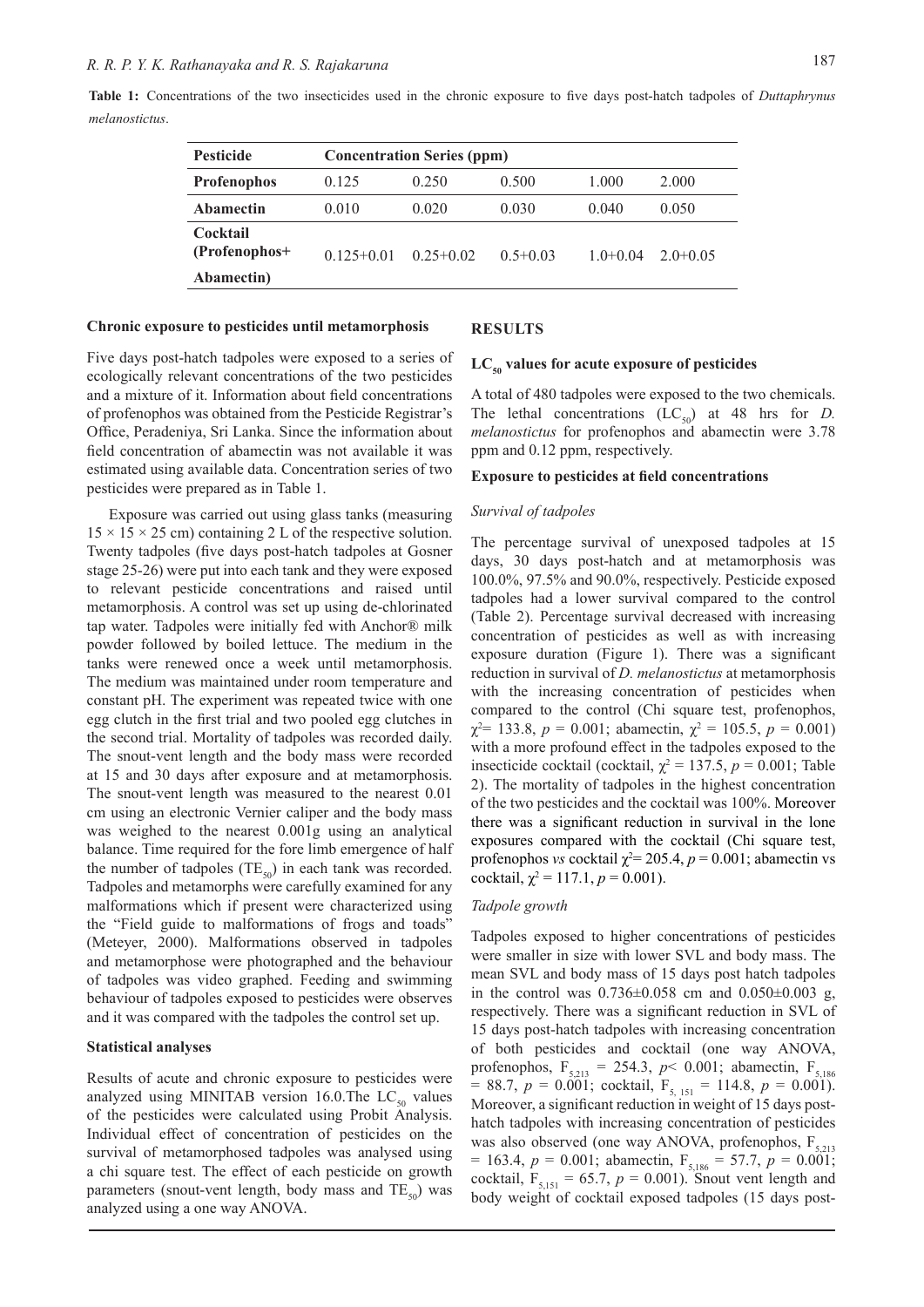|                  | Concentration   |             | Percentage survival % |                      |
|------------------|-----------------|-------------|-----------------------|----------------------|
| <b>Pesticide</b> | (ppm)           | $0-15$ days | 16-30 days            | <b>Metamorphosis</b> |
| Profenophos      | 0.125           | 100.0       | 97.5                  | 77.5                 |
|                  | 0.250           | 100.0       | 77.5                  | 70.0                 |
|                  | 0.500           | 95.0        | 67.5                  | 52.5                 |
|                  | 1.000           | 87.5        | 42.5                  | 12.5                 |
|                  | 2.000           | 67.5        | 27.5                  | 0.0                  |
| <b>Abamectin</b> | 0.010           | 100.0       | 85.0                  | 60.0                 |
|                  | 0.020           | 87.5        | 70.0                  | 35.0                 |
|                  | 0.030           | 82.5        | 67.5                  | 52.5                 |
|                  | 0.040           | 62.5        | 27.5                  | 12.5                 |
|                  | 0.050           | 50.0        | 10.0                  | 0.0                  |
| Cocktail         | $0.125 + 0.010$ | 90.0        | 70.0                  | 27.5                 |
|                  | $0.250 + 0.020$ | 65.0        | 50.0                  | 17.5                 |
|                  | $0.500+0.030$   | 65.0        | 50.0                  | 10.0                 |
|                  | $1.000 + 0.040$ | 52.5        | 30.0                  | 7.5                  |
|                  | $2.000+0.050$   | 22.5        | 5.0                   | 0.0                  |
| Control          | $\overline{0}$  | 100.0       | 97.5                  | 90.0                 |

**Table 2:** Percentage survival of *D. melanostictus* tadpoles at 15 days post-hatch, 30 days post-hatch and at metamorphosis exposed to two pesticides and a cocktail at different concentrations.

hatch) were smaller than the profenophos and abamectin exposed tadpoles (Table 3).

The mean  $TE_{50}$  of unexposed tadpoles was 30 days. A lengthening of  $TE_{50}$  was observed in tadpoles that were exposed to pesticides (Figure 2). Moreover, the average  $TE_{50}$  increased with increasing concentration of the two pesticides and cocktail. Tadpoles exposed to profenophos took a longer time to develop forelimb (33.5 days) compared to that of with the control group (one way ANOVA, *p*<0.05). A similar observation was made for the cocktail (41.4 days; one way ANOVA, *p*<0.05).

#### *Malformations of tadpoles*

Tadpoles in some exposures developed malformation but none of those in the control group had any malformations. The percentage of tadpoles having malformations increased with the increase in the chemical concentration (Figure 3). Three main types of malformations were observed: scoliosis (curvature of the spine in the lateral plane), kyphosis (curvature of the spine in the dorso-ventral plane) and edema (Figure 4). Profenophos exposed tadpoles showed only scoliosis and kyphosis whereas abamectin exposed once showed only edema. These fluid filled swellings caused shifting the centre of gravity of tadpoles, and resulted in twisting of the body axis and altering their swimming behaviour. They were unable to balance the body during swimming and they tend to swim upside down. All the tadpoles with edema died due to rupturing of the swelling. In the cocktail exposure there were tadpoles with both scoliosis and edema, though kyphosis was not observed. The downward pattern of malformations observed in high concentration tanks were due to high mortality of tadpoles at those concentrations. Most of the malformations were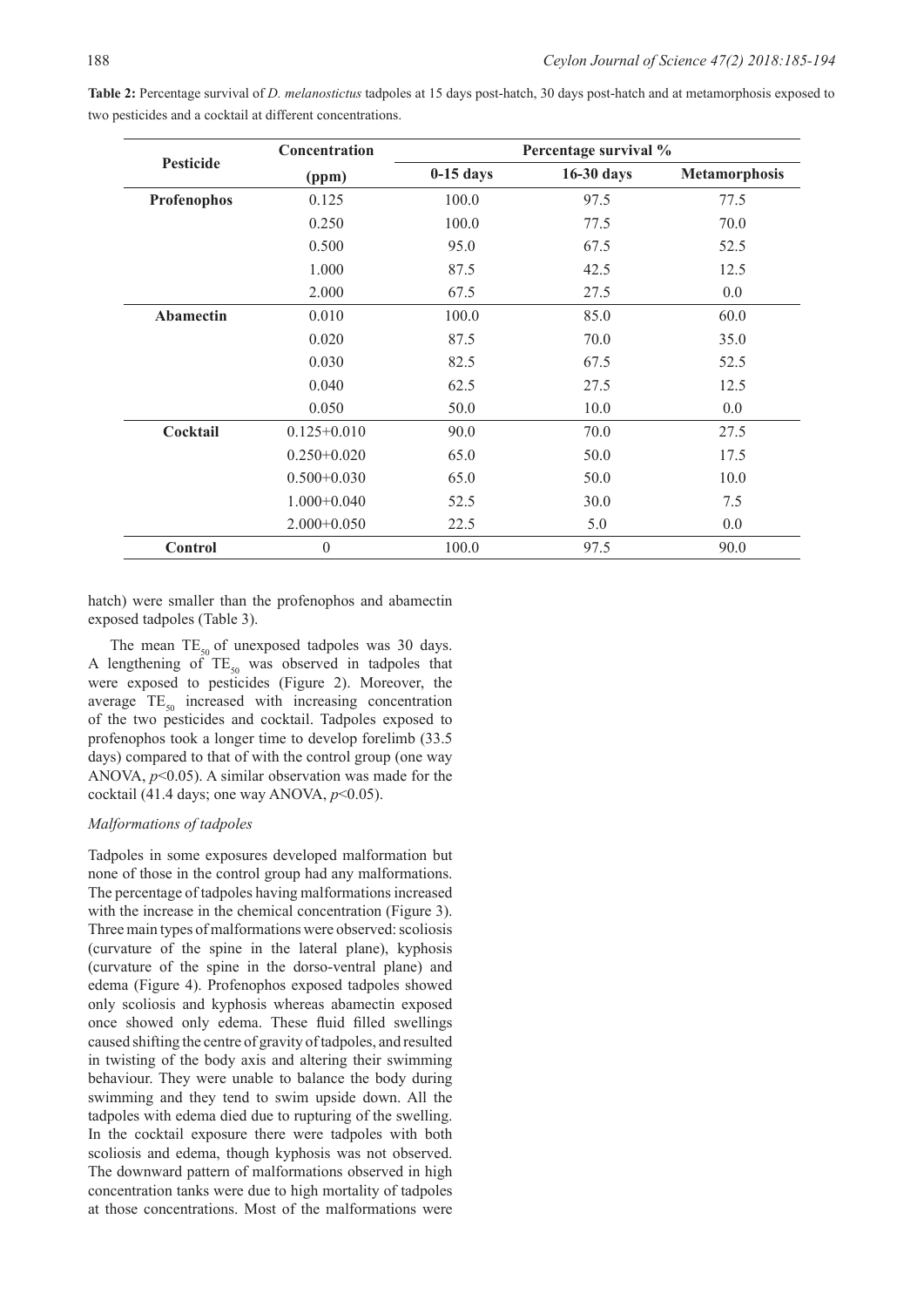

**Figure 1:** Cumulative survival of tadpoles of *D. Melanostictus* exposed to ecologically relevant concentration series of a) profenophos b) abamectin and c) cocktail.

Table 3: Mean snout vent length and mean body weight of *D. melanostictus* at 15 days post-hatch, 30 days post-hatch and at metamorphosis exposed to two pesticides and a mixture of it at different concentrations.

| Pesticide   |                            | Mean snout vent length (cm) |                   |                      | Mean body weight (g) |                   |                      |  |  |
|-------------|----------------------------|-----------------------------|-------------------|----------------------|----------------------|-------------------|----------------------|--|--|
|             | <b>Concentration</b> (ppm) | 15 days                     | 30 days           | <b>Metamorphosis</b> | 15 days              | 30 days           | <b>Metamorphosis</b> |  |  |
|             | 0.125                      | $0.624 \pm 0.056$           | $0.678 \pm 0.047$ | $0.692 \pm 0.044$    | $0.044 \pm 0.006$    | $0.050 \pm 0.007$ | $0.044 \pm 0.006$    |  |  |
|             | 0.250                      | $0.629 \pm 0.063$           | $0.725 \pm 0.053$ | $0.685 \pm 0.055$    | $0.042 \pm 0.008$    | $0.059 \pm 0.008$ | $0.043 \pm 0.008$    |  |  |
|             | 0.500                      | $0.600 \pm 0.070$           | $0.636 \pm 0.081$ | $0.672 \pm 0.038$    | $0.039 \pm 0.007$    | $0.039 \pm 0.012$ | $0.038 \pm 0.007$    |  |  |
| Profenophos | 1.000                      | $0.381 \pm 0.042$           | $0.475 \pm 0.069$ | $0.623 \pm 0.022$    | $0.081 \pm 0.004$    | $0.029 \pm 0.006$ | $0.035 \pm 0.004$    |  |  |
|             | 2.000                      | $0.342 \pm 0.031$           | $0.470 \pm 0.098$ | $\ast$               | $0.016 \pm 0.005$    | $0.027 \pm 0.007$ | $\ast$               |  |  |
|             | 0.010                      | $0.688 \pm 0.074$           | $0.674 \pm 0.062$ | $0.690 \pm 0.041$    | $0.050 \pm 0.009$    | $0.045 \pm 0.009$ | $0.039 \pm 0.004$    |  |  |
|             | 0.020                      | $0.622 \pm 0.114$           | $0.650 \pm 0.060$ | $0.663 \pm 0.054$    | $0.042 \pm 0.014$    | $0.042 \pm 0.006$ | $0.046 \pm 0.008$    |  |  |
| Abamectin   | 0.030                      | $0.521 \pm 0.053$           | $0.646 \pm 0.056$ | $0.712 \pm 0.040$    | $0.033 \pm 0.007$    | $0.039 \pm 0.008$ | $0.047 \pm 0.006$    |  |  |
|             | 0.040                      | $0.442 \pm 0.074$           | $0.546 \pm 0.028$ | $0.651 \pm 0.007$    | $0.024 \pm 0.007$    | $0.030 \pm 0.007$ | $0.038 \pm 0.001$    |  |  |
|             | 0.050                      | $0.399 \pm 0.079$           | $0.563 \pm 0.007$ | $\ast$               | $0.021 \pm 0.008$    | $0.034 \pm 0.001$ | $\ast$               |  |  |
|             | $0.125 + 0.010$            | $0.534 \pm 0.046$           | $0.644 \pm 0.080$ | $0.644 \pm 0.080$    | $0.032 \pm 0.007$    | $0.041 \pm 0.008$ | $0.041 \pm 0.008$    |  |  |
|             | $0.250+0.020$              | $0.548 \pm 0.042$           | $0.669 \pm 0.033$ | $0.669 \pm 0.033$    | $0.036 \pm 0.006$    | $0.046 \pm 0.003$ | $0.046 \pm 0.003$    |  |  |
| Cocktail    | $0.500+0.030$              | $0.499 \pm 0.063$           | $0.585 \pm 0.061$ | $0.585 \pm 0.061$    | $0.029 \pm 0.008$    | $0.041 \pm 0.007$ | $0.041 \pm 0.007$    |  |  |
|             | $1.000+0.040$              | $0.454 \pm 0.094$           | $0.556 \pm 0.067$ | $0.556 \pm 0.067$    | $0.025 \pm 0.009$    | $0.032 \pm 0.004$ | $0.032 \pm 0.004$    |  |  |
|             | $2.000+0.050$              | $0.337 \pm 0.026$           | $0.432 \pm 0.028$ | $\ast$               | $0.015 \pm 0.003$    | $0.025 \pm 0.004$ | $\ast$               |  |  |
| Control     | $\boldsymbol{0}$           | $0.736 \pm 0.058$           | $0.746 \pm 0.050$ | $0.734 \pm 0.051$    | $0.050 \pm 0.003$    | $0.050 \pm 0.007$ | $0.041 \pm 0.005$    |  |  |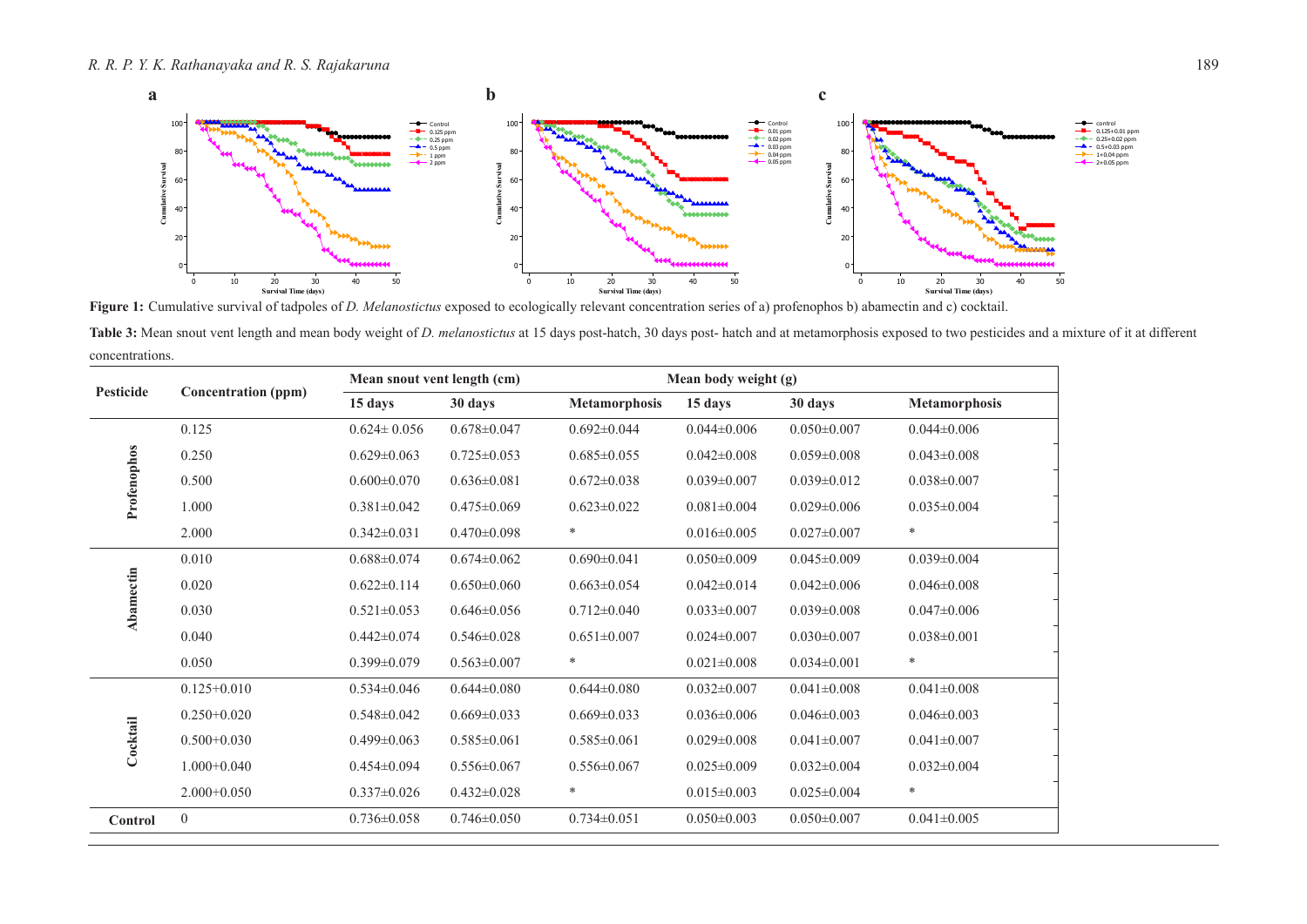190 *Ceylon Journal of Science 47(2) 2018:185-194*



**Figure 2:** Mean TE<sub>50</sub> (time required for forelimb emergence of half the number of exposed tadpoles) values of *D. melanostictus* tadpoles exposed to different concentrations of a) profenophos b) abamectin and c) cocktail.



**Figure 3:** Cumulative malformations of *D. melanostictus* tadpoles and metamorphs exposed to ecologically relevant concentration series of a) profenophos b) abamectin and c) cocktail.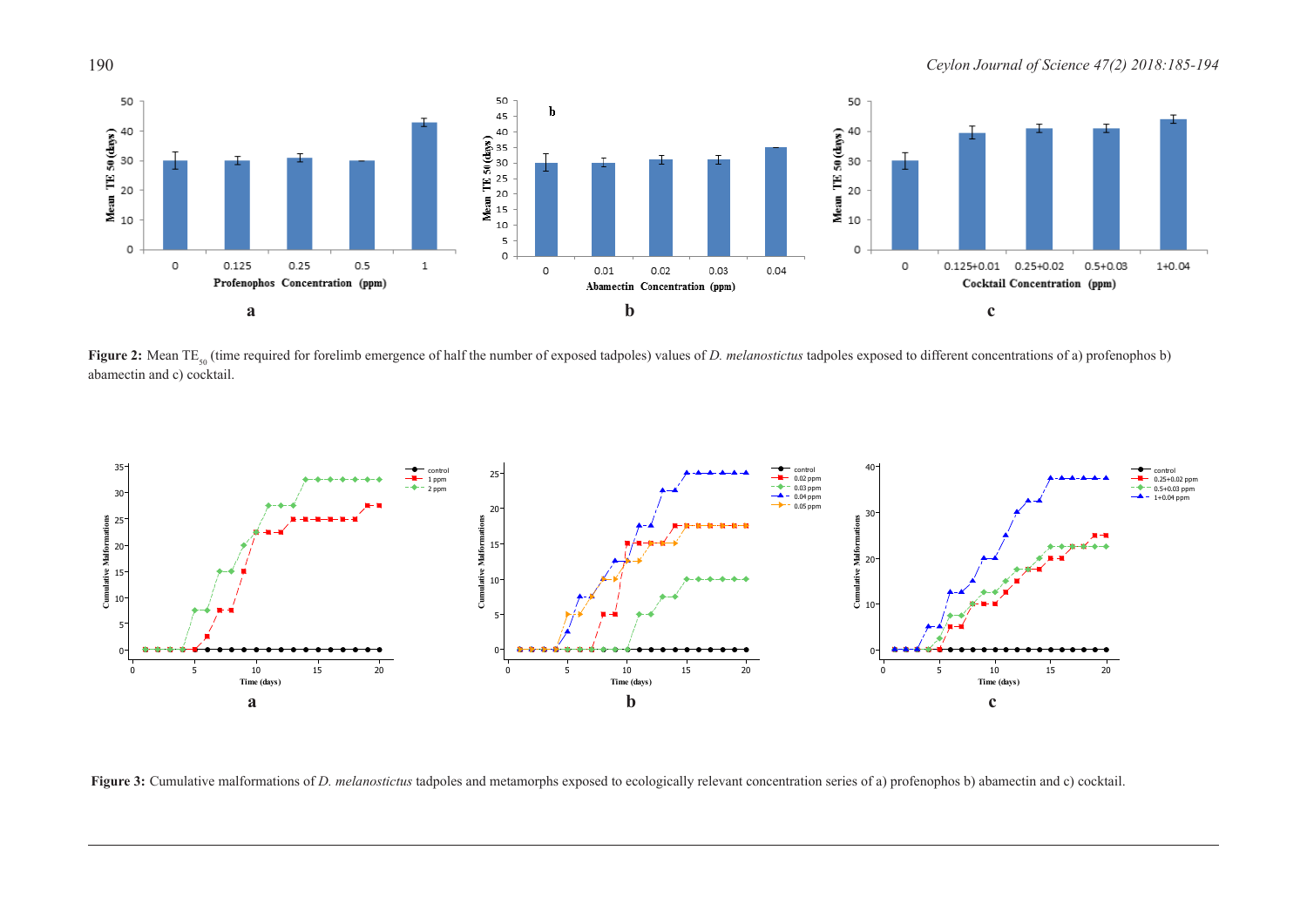

**Figure 4:** Malformations of *D. Melanostictus* exposed to profenophos, abamectin and cocktail A) a tadpole with scoliosis (abnormal curvature of the spine in lateral plane B) a tadpole with kyphosis (abnormal curvature of the spine indorso-ventral plane C & D) tadpoles with scoliosis at tail region at Gosner stage 43 E) a tadpoles with edema in one side of the body F) a tadpole with edema in both sides of the body at Gosner stage 42.

observed in 5-15 days post-hatch tadpoles.

#### *Feeding and swimming behaviour*

Tadpoles exposed to pesticides had an altered feeding and swimming behaviour. Feeding efficiency of tadpoles in exposed groups was lower compared to tadpoles in the control group. Tadpoles in control and low concentrations of pesticides were more active compared to those in high pesticide concentrations who were lethargic and showed limited movements. Moreover, they showed unusual swimming behaviours and those with oedema found it difficult to balance during swimming.

## **DISCUSSION**

The acute exposure shows that both chemicals have low  $LC_{50}$  values of which the value for abamectin was much lower compared to profenophos. This indicates that the acute toxicity of abamectin is higher than that of profenophos. Profenophos and abamectin have been classified as toxic and moderately toxic pesticides by World Health Organization (WHO). The  $LC_{50}$ values reported for other organisms including frogs are comparable with the values reported for *D. melanostictus.* Li *et al*. in 2010 reported 24 and 48 hr  $LC_{50}$  of profenophos to tadpoles of a Chinese native amphibian, *Rana spinose* as 1.59 ppm and 1.14 ppm, respectively. The 96 hr  $LC_{50}$  value for rainbow trout (*Oncorhynchus mykiss*) is 3.2 ppb (Jencic *et al*., 2006).

At ecologically relevant concentrations, survival of tadpoles was greatly affected by the exposure to both profenophos and abamectin. The field concentration of profenophos is 1.00 ppm (Pesticide Registrar Office, Peradeniya) at which only 12.5% tadpoles survived to metamorphose and none survived in the highest lone exposures in both chemicals as well as the cocktail. Lone effect of the two chemicals was highly toxic to the tadpoles while the cocktail showed even higher toxicity. A study conducted to determine the effects of combinations of malathion and cypermethrin on tadpoles of Indian cricket frog (*Fegervary alimnocharis*) suggest that cypermethrin is more toxic than malathion and combinations of higher concentrations of cypermethrin with malathion are more deleterious to the survivability of tadpoles (Nataraj and Crishnamurthy, 2012).

Ahamed *et al*. (2009) showed that chlorpyrifos, profenophos and fipronil can be used in mixtures to restore the resistance to cypermethrin and deltamethrin in *Spodoptera litura*, a lepidopteran pest worldwide infesting over 112 host plants. Moreover, the effectiveness of the pesticide cocktails against resistance management of the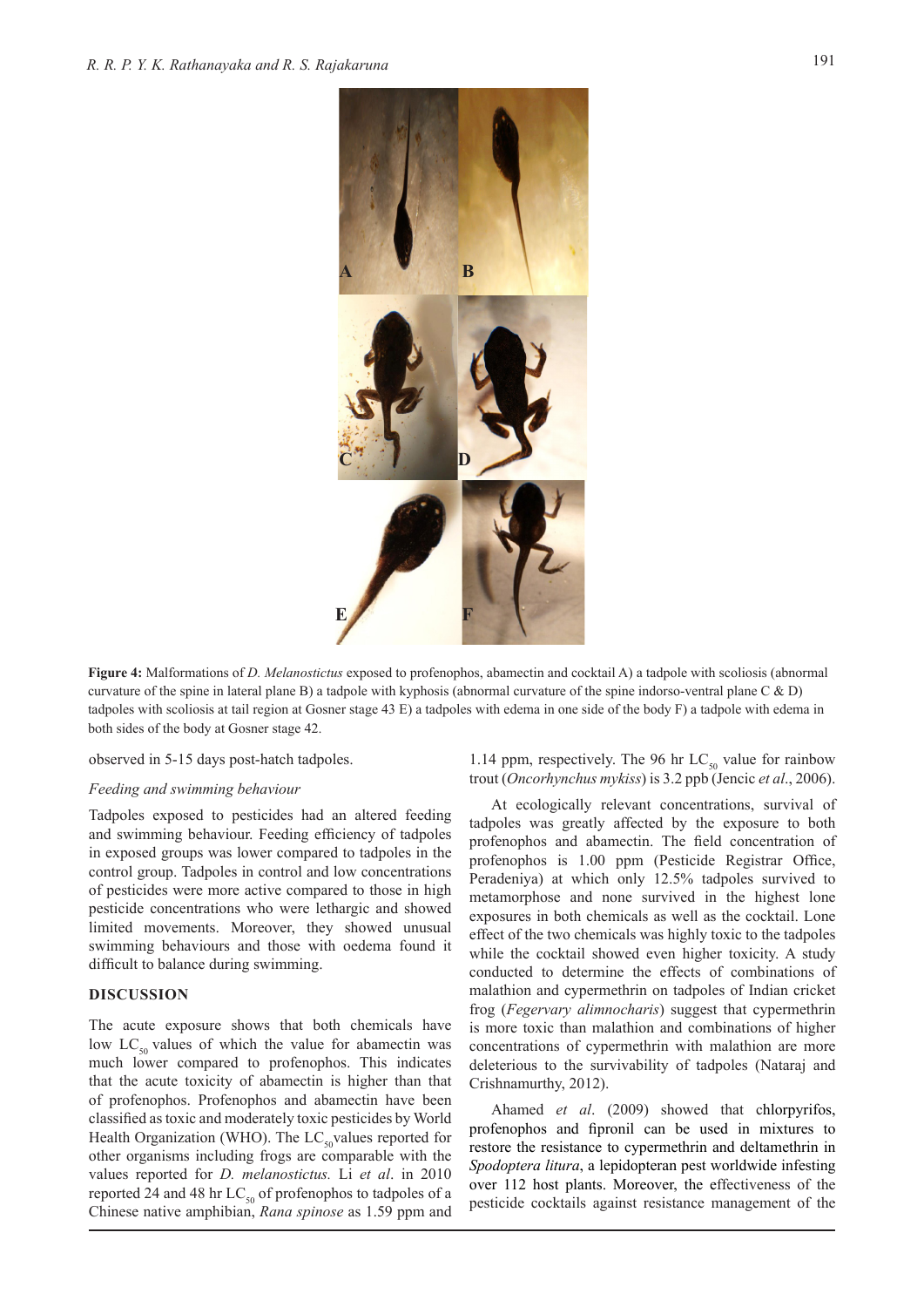house fly, *Musca domestica* to some insecticides have been studied by Abbas *et al*. (2013). They have shown that the toxicities of cypermethrin, bifenthrin, and deltamethrin in the resistant population of house flies are enhanced by the combination with chlorpyrifos, profenophos, emamectin and fipronil. Mixing of two pesticides and applying to the field is a common practice in Sri Lanka (personal communication with farmers, 15 March 2015). A recent survey carried out by Jeganathan and Rajakaruna (2014) show that 32.5% of the vegetable farmers in Sri Lanka, always mix two or more pesticides before applying as the farmers believe that mixing different types of pesticides increased the efficiency of chemical and therefore have a better more effective control of the target. The farmers have further stated that mixing save spraying time and labour costs (Jeganathan and Rajakaruna, 2014). In Sri Lanka, there are no specific instructions in the label on the pesticide bottle not to mix any chemicals or the Agricultural Instructors who visit the farms regularly do not advise the farmers on the negative effects of cocktailing chemicals and spraying (personal communications with the farmers, 15 March 2015). It is important to study which pesticide combinations are effective in resistance management before using as mixing enhanced the harmful effect on the non-target organisms.

The survival of tadpoles in the lone exposures of the two pesticides was different, abamectin being more toxic which can be attributed to the disparity in the activity of the two chemicals. Profenophos is an organophosphorous insecticide and is an acetylcholinesterase inhibitor while the primary target of abamectin (avermectin B1a and avermectin B1b) is the nervous system which also acts as an endocrine disruptor. However, the mechanism of action of abamectin has not been fully elucidated yet.

Pesticide exposed tadpoles took longer time to metamorphose and were smaller in size. Many studies have shown the lengthening of the tadpole period when exposed to pesticides but the size at metamorphosis varies depending on the chemical and amphibian species. Hayes *et al.* (2006) reported that with exposure to pesticide mixtures, larvae take longer to metamorphosis, but do not obtain a size advantage. However, *Polypedates cruciger*  and *D. melanostictus* exposed to chlorpyrifos, dimethoate, glyphosate, propanil take a longer time to metamorphose (Jayawardena *et al*., 2010; 2011). *Polypedates cruciger*  shows a reduction in growth parameters at metamorphosis (Jayawardena *et al*., 2010) while *D. melanostictus* shows an increase in growth parameters (Jayawardena *et al*., 2011). For amphibians, growth period and size at metamorphosis are important factors as it influences the fecundity, juvenile dispersal, adult fitness and survivability (Sparling *et al*., 2010).

The types of malformations caused by the two pesticides were different. Tadpoles exposed to profenophos developed malformations such as scoliosis and kyphosis in the spine whereas those exposed to abamectin developed oedema. In the cocktail exposure, the tadpoles developed kyphosis, scoliosis and oedema. Similar malformations were observed in *D. melanostictus*exposed to chlorpyrifos,

dimethoate, glyphosate, propanil (Jayawardena *et al*., 2011). Malformations are likely to increase the vulnerability of the tadpoles or the frog to predation (Cohen, 2001). Although this study did not examine the gonads of the adult frogs, feminisation has been observed in *P. cruciger* that was exposed to ecologically relevant concentrations of profenophos under laboratory conditions (Jeganathan and Rajakaruna, 2016). These authors have observed development of oocytes in the histological preparations of the cross sections of male testes.

## **CONCLUSION**

The results show that the exposure to the commercial grade of two pesticides, profenophos and abamectin, reduced the survival and growth, lengthened the time taken for metamorphosis and induced malformations in tadpoles of *D. melanostictus* under laboratory conditions. The cocktail effect of the two pesticides was more profound than the lone effect. Being an agricultural based country, the usage of pesticides in Sri Lanka is very high. Misuse and overuse of pesticides is very common in Sri Lanka (Jeganathan and Rajakaruna, 2014). Farmers often ignore technical recommendations and use their own experience during usage of pesticides to fields leading to an indiscriminate use of pesticides (Wilson and Tiddsell, 2001). They use stronger concentrations of pesticides with increased frequency of application (Selvarajah and Thiruchelvan, 2007). Studies have shown mixing of pesticides may have potential benefits in resistance management (Das, 2014). It is important to study what chemicals are to be mixed and when to be mixed rather than mixing them randomly. The results of the study highlight the importance of educating the farmers that mixing of chemicals may lead to harmful effects in the environment.

#### **ACKOWLEDGEMENT**

Financial support given by the National Science Foundation (Grant no. RG/2014/EB/02) is acknowledged.

#### **REFERENCES**

- Abbas, N., Khan, H.A.A. and Shad, S.A.(2014). Resistance of the housefly *Musca domestica* (Diptera: Muscidae) to lambda-cyhalothrin: mode of inheritance, realized heritability, and cross-resistance to their insecticides. *Ecotoxicology* **23**(5): 791-801.
- Ahmad, M., Saleem, M.A. and Sayyed, A.H. (2009). Efficacy of insecticide mixtures against pyrethroidand organophosphate-resistant populations of *Spodopteralitura* (Lepidoptera: Noctuidae). *Pest Managment Science* **65**(3):266-74.
- Alford, R.R. and Richards, S.J. (1999). Global amphibian declines: a problem in applied ecology. *Annual Review of Ecology and Systematics* **30**: 133-165.
- Bandara, M.G.D.K., Wijesinghe, M.R., Ratnasooriya, W.D. and Priyani, A.A. (2012).Chlorpyrifos-induced histopathological alterations in *Duttaphrynusmelanostictus* (Schneider 1799) tadpoles: Evidence from empirical trials*. Journal of Tropical Forestry and Environment*  **2**(2): 27-36.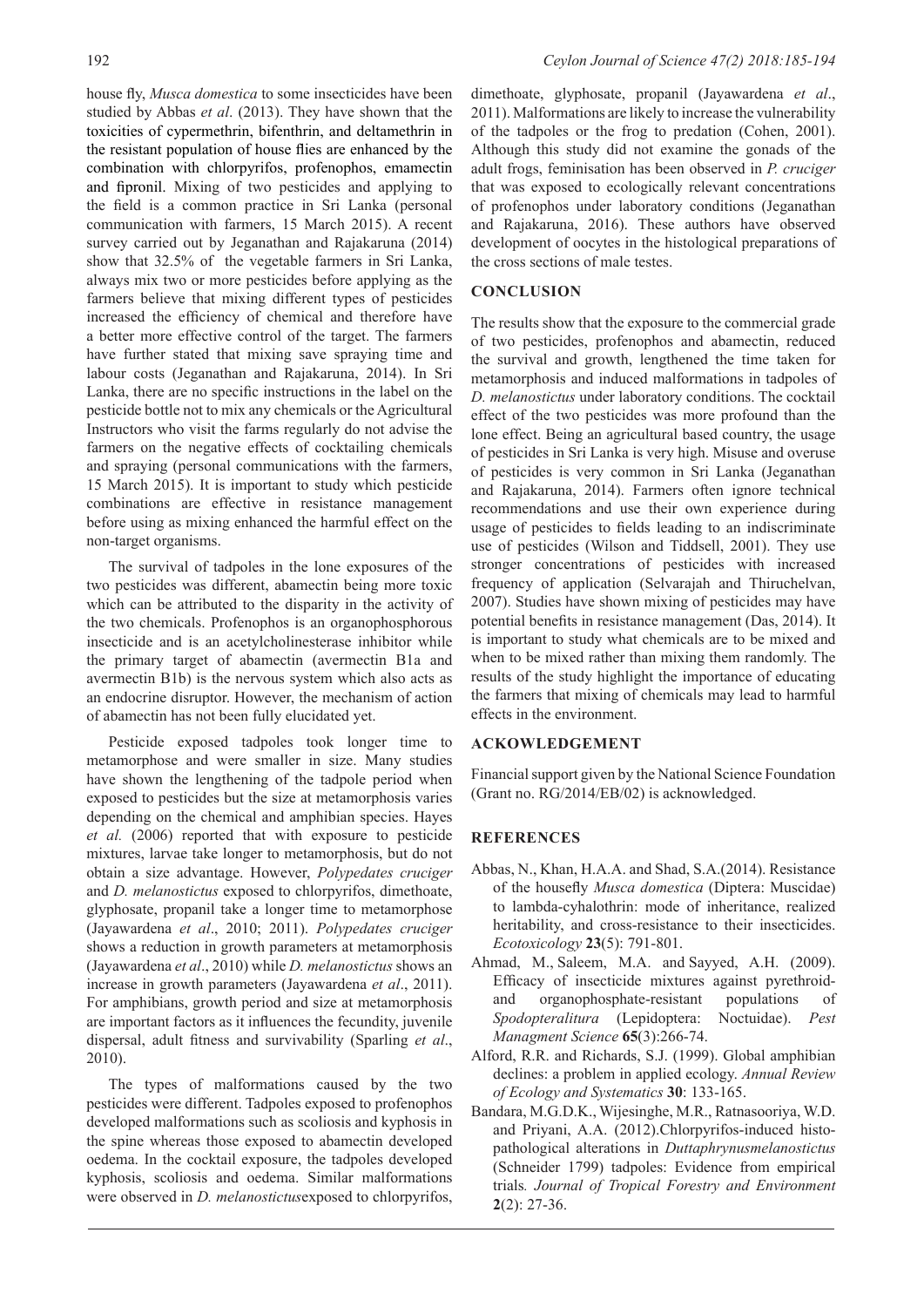# *R. R. P. Y. K. Rathanayaka and R. S. Rajakaruna* 193

- Beebee, T.J.C. and Griffiths, R.A. (2005). The amphibian decline crisis: A watershed for conservation biology?. *Biological Conservation* **125**: 271-285.
- Beebee, T.J.C. (1995). Amphibian breeding and climate. *Nature* **18**: 219-374.
- Blaustein, A.R., Han, B.A., Relyea, R.A., Johnson, P.T.J., Buck, J.C., Gervas, S.S. and Kats, L.B. (2011). The complexity of amphibian population declines: Understanding the role of cofactors in driving amphibian losses. *ANNALS of the New York Academy of Sciences* **1223**(1): 108-119.
- Blaustein, A.R., Han, B.A., Relyea, R.A., Johnson, P.T.J., Buck, J.C., Gervas, S.S. and Kats, L.B. (2011). The complexity of amphibian population declines: Understanding the role of cofactors in driving amphibian losses. *ANNALS of the New York Academy of Sciences* **1223**(1): 108-119.
- Blaustein, A.R., Romansic, J.M., Kiesecker, J.M. and Hatch, A.C. (2003). Ultraviolet radiation, toxic chemicals and amphibian population declines.*Diversity and Distributions* **9**: 123-140.
- Boone, M.D. and Bridges, C.M. (1999). The effect of temperature on potency of carbarylfor survival of tadpoles of green frog (*Ranaclamitans*).*Environmental Toxicology andChemistry* **18**:1482-1484.
- Bridges, C.M. and Semlitsch, R.D. (2000).Variation in pesticide tolerance of tadpoles among and within species of Ranidaeand pattern of amphibian decline. *Conservation Biology* **14**: 1490-1499.
- Carey, C. and Alexander, M.A. (2003). Climate change and amphibian declines: is there a link? *Diversity and Distribution* **9**: 111-12.
- Cohen, M.M. (2001). Frog Decline, Frog Malformations, and a Comparison of Frog and Human Health. *American Journal of Medical Genetics* **104**:101-109.
- Das, S.K. (2014). Scope and relevance of using pesticide mixtures in crop protection: A critical review. *International Journal of Environmental Science and Toxicology Research* **2**(5): 119-123.
- Daszak, P., Cunningham, A.A. and Hyatt, A.D. (2003). Infectious disease and amphibian population declines. *Diversity & Distribution* **9**:141-150.
- Fagotti, A., Morosi, L., Di Rosa, I., Clarioni, R., Simincelli, F. Pascolini, R. Pellegrino, R., Guex, G. and Hotz, H. (2005) Bio-accumulation of organochlorine pesticides in frogs of the *Ranaesculenta* complex in central Italy. *Amphibia-Reptilia* 26: 93-104.
- Gardner, T. (2001). Declining amphibian populations: a global phenomenon in conservation biology. *Animal Biodiversity and Conservation* **24**(2): 25-44.
- Gosner, K.L. (1960). A simplified table of staging anuran larvae with notes on identification.*Herpetologica* **16**: 183-190.
- Hayes, T.B., Case, P., Chui, S., Chung, D., Haeffele, C., Haston, K., Lee, M., Mai, V.P., Majuoaarjuoa, Y., Paker, J. and Tsui, M. (2006). Pesticide mixtures, Endocrine Disruption and Amphibian Declines, Are We Underestimating the Impact?*Environmental Health and Perspectives***114**: 40-50.
- Hayes, T.B., Collins, A., Lee, M., Mendoza, M., Noriega, N., Stuart, A.A. and Vonk, A. (2002). Hermaphroditic,

demasculinized frogs after exposure to the herbicide atrazine at low ecologically relevant doses.*Proceedings of the National Academy of Sciences of theUnited States of America* **99**:5476-5480.

- Jayawardena, U, A., Nawaratne, A.N., Amarasinghe, P.H. and Rajakaruna, R. S. (2011). Acute and chronic toxicity of four commonly used agricultural pesticides on the Asian common toad, *Bufomelanostictus* Schneider. *Journal of National the Science Foundation of Sri Lanka* **39**(3): 267-276.
- Jayawardena, U.A., Rajakaruna, R.S., Navaratne, A.N. and Amerasinghe, P.H. (2010).Toxicity of agrochemicals to common hourglass tree frog (*Polypedatescruciger*) in acute and chronic exposure. *International Journal of Agriculture and Biology* **12**(5):641-648.
- Jeganathan, P. and Rajakaruna, R.S. (2014). Knowledge, attitude and practices of pesticide use among fruits and vegetable farmers in Sri Lanka. *PGIS Rescon*. *Postgraduate Institute of Science, University of Peradeniya, Sri Lanka*.
- Jeganathan, P. and Rajakaruna, R.S. (2016) Insecticideinduced feminization of male frogs: effect of exposure to profenofos, diazinon and carbosulfan on common hourglass tree frog, *Poly pedatescruciger iPURSE University of Peradeniya, Sri Lanka*.
- Jencic, V., Cerne, M., Erzen, N.K., Kobal, S. and Cerkvenil-Flajas, V. (2006). Abamectin effects on rainbow trout (*Oncorhynchusmykiss*). *Ecotoxicology* **15**:249-257.
- Jeyarathman, J. (1985). Health problems of pesticide usage in the third world.*British Journal of Industrial Medicine*  **42**: 505-506.
- Kiesecker, J.M., Blaustein, A.R. and Belden, L.K. (2001). Complex causes of amphibian population declines*. Nature* **410**:681-684.
- Le Noir, J.S., Mc Connell, L.L., Fellers, G.M., Cahill, T.M. and Seiber, J.N. (1999). Summertime transport of current-use pesticides from California's Central Valley to Sierra Nevada Mountain range.*Environmental Toxicology and Chemistry* **18**: 2715-2722.
- Li, X., Li, S., Liu, S. and Zhu, G. (2010). Lethal effects and in vivo genotoxicity of profenophos to Chinese native amphibian (*Ranaspinose*) tadpoles.*Archives of Environmental Contamination and Toxicology* **3**:478- 483.
- Manamenrea-Arachchi, K. and Pethiyagoda, R. (2006). *Amphibians of Sri Lanka*.WHT publications (Pvt) Ltd. Colombo. Sri Lanka.
- Mann, R.M., Hyne, R.V., Choung, C.B. and Wilson, S.P. (2009). Amphibians and agricultural chemicals: Review of the risks in a complex environment. *Environmental Pollution* **157**(11): 2903-2927.
- Nataraj, M.B. and Krishnamurthy, S.V. (2012). Effects of combinations of malathion and cypermethrin on survivability and time of metamorphosis of tadpoles of Indian cricket frog (*Fejervarya limnocharis*). *Journal of Environmental Science and Health* **47**: 67-73.
- Pounds, A., Fogden, M. and Campbell, J. (1999). Biological response to climate change on a tropical mountain. *Nature* **398**:611-614.
- Relyea, R.A. and Hoverman, J. (2006). Assessing the ecology in Ecotoxicology: A review and synthesis in